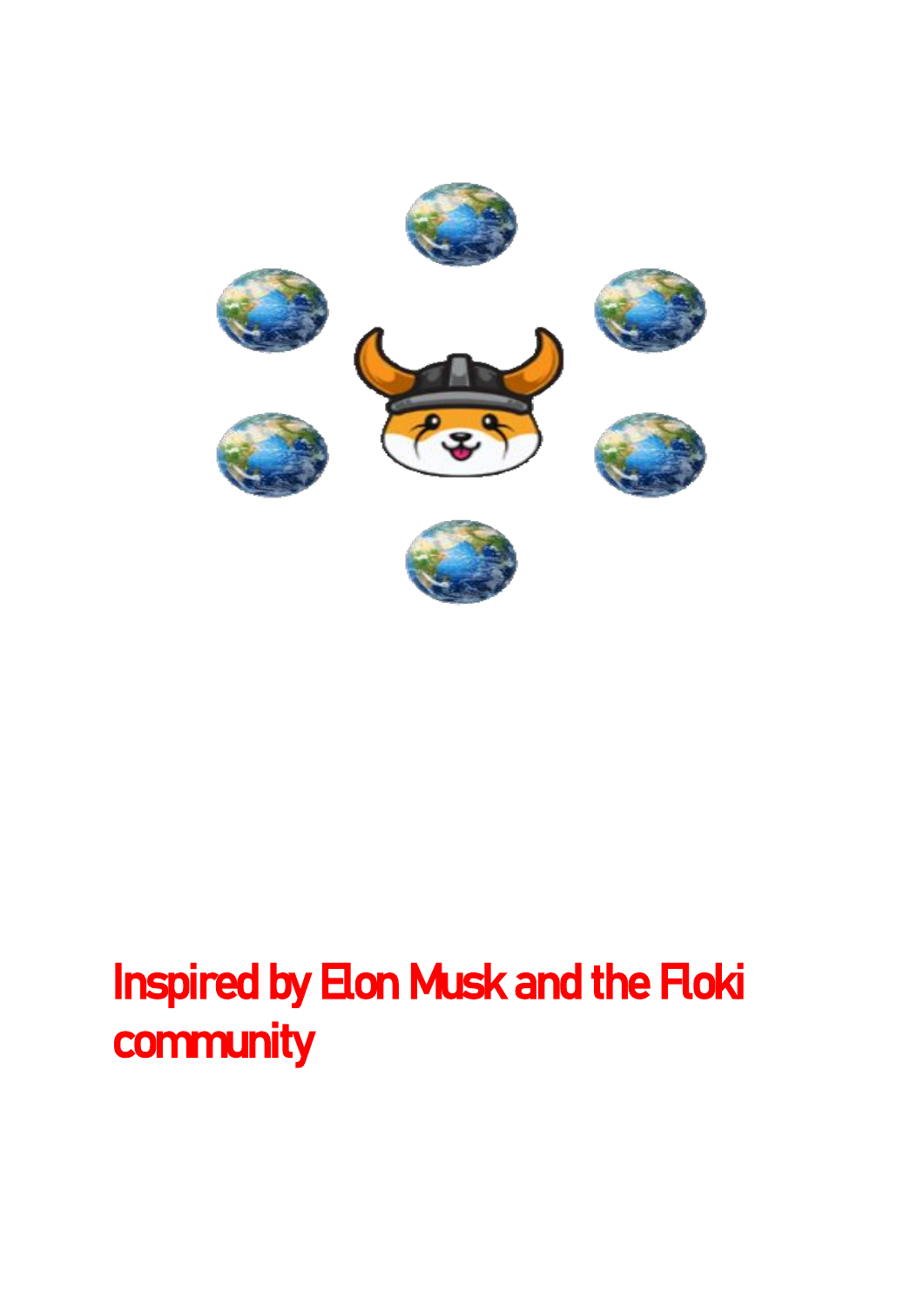★.Introduction •AboutUs •Why Choose METAVERSEFLOKI(BSC)? •Why BinanceSmartChain(BSC)?

#### ★. METAVERSEFLOKI Token

- Tokenomics
- Token utility

★. LiquidityPools •Staking •CryptoPools

★. Tokensale information •Token PreSale •Listing information

- ★. Roadmap
- ★. Urgent information
- ★. Disclaimer
- ★. Social links page

## About MetaverseFloki

There is an enormous amount of extreme volatility, FOMO, selling out, and inflation in the current altcoin landscape.

A deflationary asset and stable token with dumping protections and monetary incentives for holding is the goal of METAVERSEFLOKI.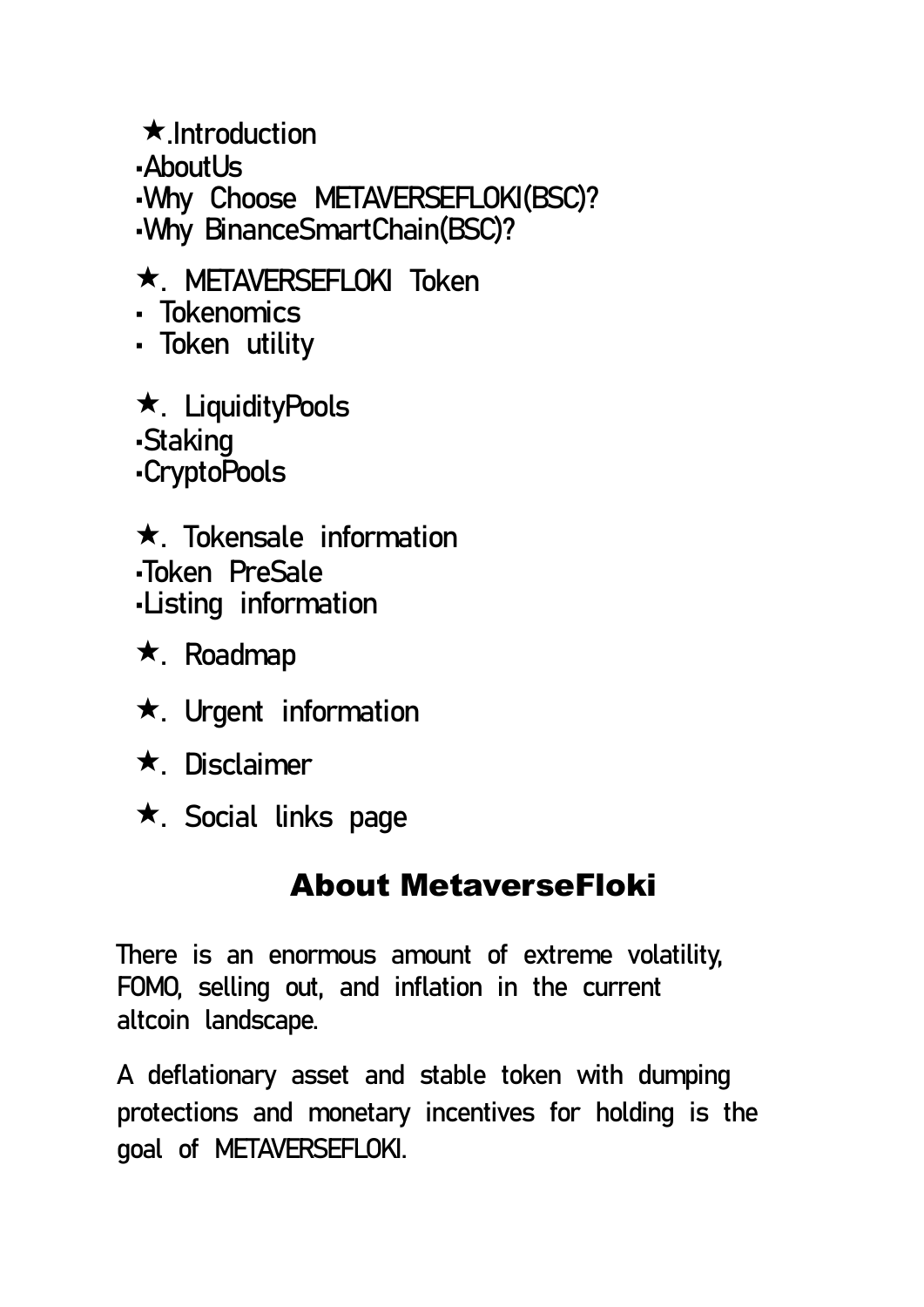It has features such as an anti dump tax, holder rewards, and burns on every transaction. It is a utility token.

Additional burns and reward systems, such as yield farming/staking, airdrops, and NFT drops, are being considered and will be implemented into the tokenomics of METAVERSEFLOKI.

A number of community features, such as private groups where new projects are announced and incubated, as well as governance, are made available to METAVERSEFLO KI members through membership.

#### Why choose

METAVERSEFLOKI Network plans on becoming a blockchai n enterprise specifically designed for global payments. METAVERSEFLOKI is a fully decentralized ecosystem with peer-to-peer

transactions developed on the Binance Smart Chain (BSC.

Our goal is to yield long-term Return-on-Investments ( ROI) for METAVERSEFLOKI holders.

METAVERSEFLOKI is a nonmintable deflationary token, and holders can receive a 3% monthly interest for holding tokens.

METAVERSEFLOKI network has a 5% autoburn fee on every transaction